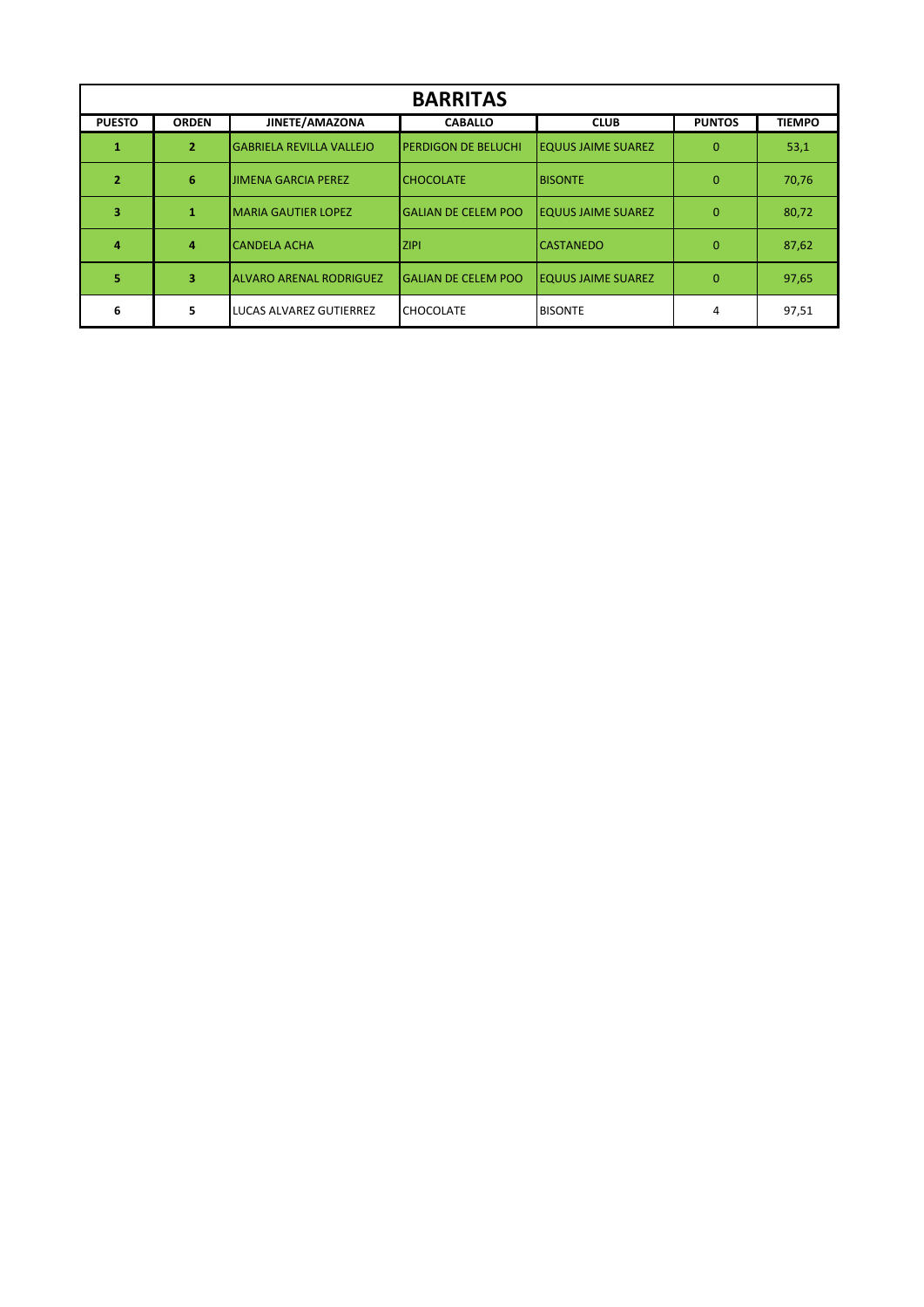|                | <b>CRUZADAS</b>         |                                 |                     |                           |                |                      |  |  |  |
|----------------|-------------------------|---------------------------------|---------------------|---------------------------|----------------|----------------------|--|--|--|
| <b>PUESTO</b>  | <b>ORDEN</b>            | JINETE/AMAZONA                  | <b>CABALLO</b>      | <b>CLUB</b>               | <b>PUNTOS</b>  | <b>TIEMPO</b>        |  |  |  |
| 1              | 6                       | <b>PAULA DIEZ</b>               | <b>ARGI</b>         | <b>EL BOCAL</b>           | $\overline{0}$ | 39,93                |  |  |  |
| $\mathbf{2}$   | 15                      | <b>ALMA FEDIJOO</b>             | <b>MICHIGAN</b>     | <b>LIENCRES</b>           | $\Omega$       | 45,9                 |  |  |  |
| 3              | $\overline{\mathbf{3}}$ | <b>MANUEL GARCIA GOMEZ</b>      | <b>PERLA</b>        | <b>EQUUS JAIME SUAREZ</b> | $\mathbf{0}$   | 49,31                |  |  |  |
| 4              | 17                      | DANIELA GONZALEZ CRERSPO        | <b>CAMILO</b>       | <b>BISONTES</b>           | $\mathbf{0}$   | 54,29                |  |  |  |
| 5              | $\overline{2}$          | <b>INES ALVAREZ GUTIERREZ</b>   | <b>CAMILO</b>       | <b>BISONTES</b>           | $\overline{0}$ | 57,53                |  |  |  |
| 6              | 12                      | JAVIER CARABAZA DE LUELMO       | RAYO <sup>*</sup>   | <b>BISONTES</b>           | $\Omega$       | 57,8                 |  |  |  |
| $\overline{ }$ | 9                       | <b>GABRIELA REVILLA VALLEJO</b> | PERDIGON DE BELUCHI | <b>EQUUS JAIME SUAREZ</b> | $\Omega$       | 60,65                |  |  |  |
| 8              | 14                      | <b>IRENE MARTINEZ GONZALEZ</b>  | CAMILO              | <b>BISONTES</b>           | 0              | 61,24                |  |  |  |
| 9              | 8                       | <b>VICTORIA PEREZ SANCHEZ</b>   | <b>CHETO</b>        | <b>BISONTES</b>           | $\Omega$       | 65,4                 |  |  |  |
| 10             | 19                      | <b>LUCAS ALVAREZ GUTIERREZ</b>  | <b>CHOCOLATE</b>    | <b>BISONTES</b>           | $\Omega$       | 66,15                |  |  |  |
| 11             | 18                      | MARTA VIA IBAÑEZ                | <b>JITANA</b>       | <b>BISONTES</b>           | 0              | 66,36                |  |  |  |
| 12             | 10                      | <b>CANDELA ACHA</b>             | <b>ZIPPI</b>        | CASTANEDO                 | $\mathbf{1}$   | 77,97                |  |  |  |
| 13             | 16                      | <b>ELENA MELGOSA</b>            | <b>BLANQUI</b>      | <b>LIENCRES</b>           | 4              | 47,88                |  |  |  |
| 14             | $\mathbf{1}$            | <b>LUCAS ALVAREZ GUTIERREZ</b>  | <b>CHETO</b>        | <b>BISONTES</b>           | 4              | 75,23                |  |  |  |
| 15             | 4                       | <b>ARIADNA GOMEZ</b>            | <b>COBY YAR</b>     | <b>EQUUS JAIME SUAREZ</b> | 8              | 51,78                |  |  |  |
| 16             | $\overline{7}$          | <b>BEATRICIA</b>                | <b>CAMPANILLA</b>   | EL BOCAL                  | 8              | 67,34                |  |  |  |
| 17             | 5.                      | <b>PAULA PERALES</b>            | <b>FROG</b>         | EL BOCAL                  | 12             | 53,53                |  |  |  |
| 18             | 11                      | <b>LUCIA SARABIA</b>            | <b>TXUPA TXUS</b>   | CASTANEDO                 |                | <b>ELI</b>           |  |  |  |
| 19             | 13                      | MIGUEL ROMON                    | <b>TXUPA TXUS</b>   | CASTANEDO                 |                | ELI, ERROR RECORRIDO |  |  |  |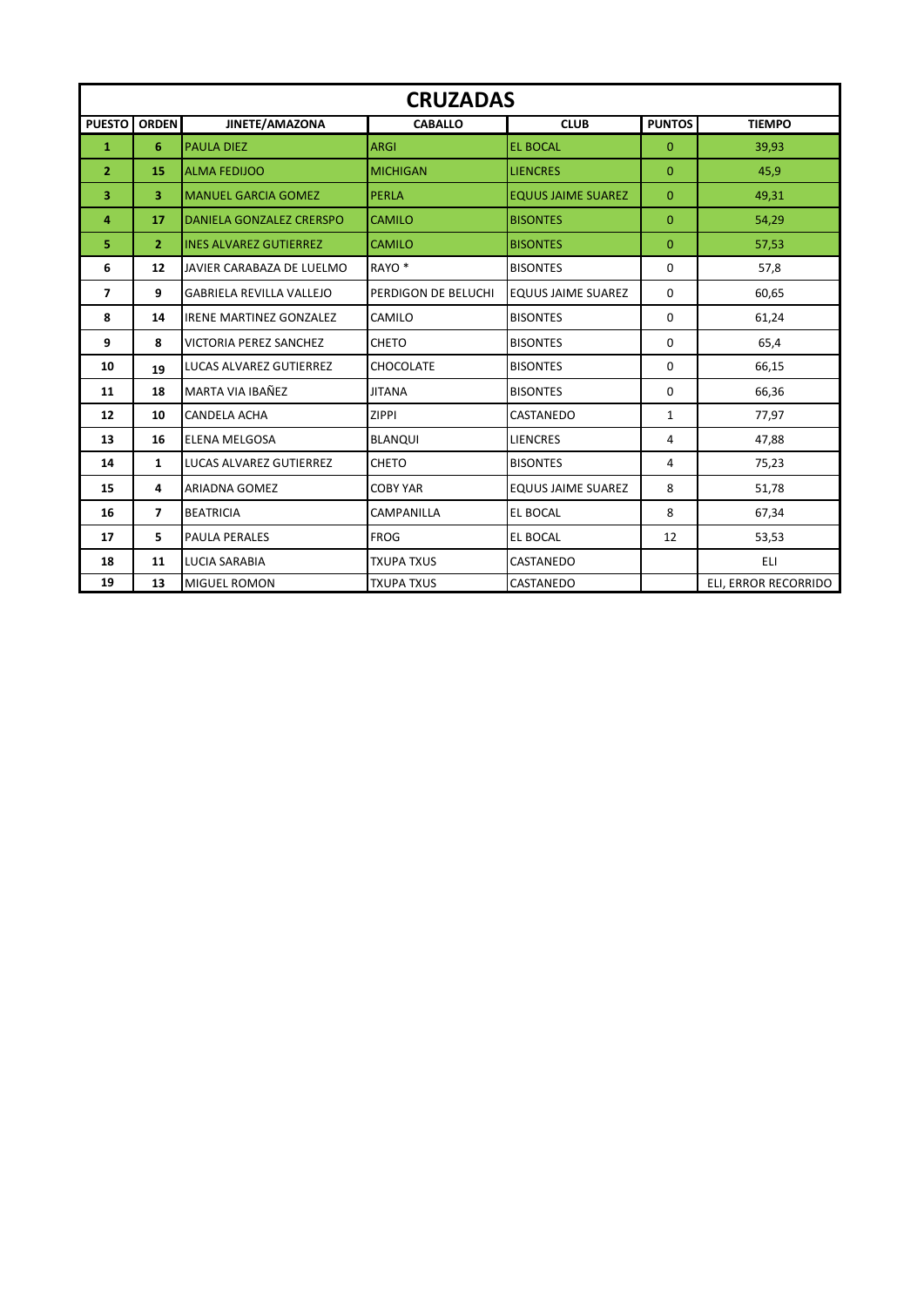|                | PRUEBA DE 0,60 M. |                           |                     |                           |                |                       |  |  |  |
|----------------|-------------------|---------------------------|---------------------|---------------------------|----------------|-----------------------|--|--|--|
| <b>PUESTO</b>  | <b>ORDEN</b>      | JINETE/AMAZONA            | <b>CABALLO</b>      | <b>CLUB</b>               | <b>PUNTOS</b>  | <b>TIEMPO</b>         |  |  |  |
| $\mathbf{1}$   | $\overline{7}$    | <b>ADRIANA ALVAREZ</b>    | <b>BLANQUI</b>      | <b>EL BOCAL</b>           | $\mathbf{0}$   | 31,52                 |  |  |  |
| $\overline{2}$ | 30                | CANDELA TARDIO DE LA TEJA | <b>BULERIA YAR</b>  | <b>EQUUS JAIME SUAREZ</b> | $\mathbf{0}$   | 37,2                  |  |  |  |
| 3              | 23                | YISELA VALLEJO REVILLA    | <b>CUCA</b>         | <b>EQUUS JAIME SUAREZ</b> | $\mathbf{0}$   | 38,51                 |  |  |  |
| 4              | 13                | <b>JULIA MORENO</b>       | <b>EDUPI KILLI</b>  | <b>CASTANEDO</b>          | $\mathbf{0}$   | 39,33                 |  |  |  |
| 5              | 9                 | <b>JAIME BALBAS</b>       | <b>BONI</b>         | <b>EL BOCAL</b>           | $\overline{0}$ | 40,49                 |  |  |  |
| 6              | 22                | VALERIA BARRERA IDIGORAS  | ST RAZZMATAZZ       | EQUUS JAIME SUAREZ        | 0              | 41,6                  |  |  |  |
| $\overline{ }$ | 29                | <b>JULIA MORENO</b>       | LITTLE LEGEND       | CASTANEDO                 | 0              | 41,93                 |  |  |  |
| 8              | 15                | <b>VALENTINA SAGARDI</b>  | <b>BULERIA YAR</b>  | <b>EQUUS JAIME SUAREZ</b> | 0              | 43,08                 |  |  |  |
| 9              | 19                | ALMA FEIJOO LAMILLAR      | <b>MICHIGAN</b>     | <b>LIENCRES</b>           | $\mathbf 0$    | 43,66                 |  |  |  |
| 10             | 17                | AMAYA GOMEZ LOPEZ         | <b>GAUDIN</b>       | <b>LIENCRES</b>           | 0              | 43,75                 |  |  |  |
| 11             | 6                 | <b>BEATRICIA</b>          | CAMPANILLA          | EL BOCAL                  | 0              | 44,37                 |  |  |  |
| 12             | 5                 | ADRIANA MERA              | QUIRON              | EL BOCAL                  | 0              | 46,39                 |  |  |  |
| 13             | 20                | ROCIO GARCIA SAIZ         | <b>DONALD</b>       | EQUUS JAIME SUAREZ        | 0              | 46,68                 |  |  |  |
| 14             | 21                | EMMA APARICIO VAZQUEZ     | <b>MORA YAR</b>     | <b>EQUUS JAIME SUAREZ</b> | 0              | 50,07                 |  |  |  |
| 15             | 10                | ARIADNA GOMEZ             | <b>COBY YAR</b>     | <b>EQUUS JAIME SUAREZ</b> | 0              | 50,57                 |  |  |  |
| 16             | 11                | CARLOTA MARTINEZ          | CACHOPO             | CASTANEDO                 | 0              | 50,65                 |  |  |  |
| 17             | 24                | <b>STEFAN ROIBU</b>       | COBI                | EQUUS JAIME SUAREZ        | 0              | 52,06                 |  |  |  |
| 18             | 18                | ELENA MELGOSA BLANCO      | BLANQUI             | LIENCRES                  | 4              | 40,32                 |  |  |  |
| 19             | 14                | MARCOS PELAYO ABASCAL     | PIPI                | <b>BISONTES</b>           | 4              | 45,72                 |  |  |  |
| 20             | 8                 | SANDRA AGUADO             | ARES DE NORDICA     | EL BOCAL                  | 4              | 46,86                 |  |  |  |
| 21             | 26                | <b>DOVILA</b>             | EMIR V, D, CAYON    | VALLE DE CAYON            | 4              | 56,49                 |  |  |  |
| 22             | 28                | PAULA DIAZ                | GINGEREI            | CASTANEDO                 | 4              | 70,71                 |  |  |  |
| 23             | 4                 | PAULA DIEZ                | ARGI                | EL BOCAL                  | 8              | 37,62                 |  |  |  |
| 24             | $\mathbf{1}$      | JAIME SUAREZ VENA         | <b>BULERIA YAR</b>  | <b>EQUUS JAIME SUAREZ</b> | 8              | 54,87                 |  |  |  |
| 25             | $\mathbf{2}$      | MIGUEL ROMON              | <b>TXUPA TXUS</b>   | CASTANEDO                 | 8              | 64,08                 |  |  |  |
| 26             | 3                 | PAULA PERALES             | <b>FROG</b>         | EL BOCAL                  | 20             | 49,12                 |  |  |  |
| 27             | 25                | LAURA CANTERO TORIBIO     | NEPTUNO V. D. CAYON | VALLE DE CAYON            | DOBLE R        | ELIM                  |  |  |  |
| 28             | 27                | MARCO MUÑIZ               | <b>TXUPA TXUS</b>   | CASTANEDO                 | DOBLE R        | ELIM                  |  |  |  |
| 29             | 12                | NAHIA OLASO               | <b>INDIA</b>        | CASTANEDO                 |                | ELIM, ERROR RECORRIDO |  |  |  |
| 30             | 16                | CARLOTA GOMEZ ARRANZ      | HAZZELBERG`S        | LIENCRES                  |                | ELIM, ERROR RECORRIDO |  |  |  |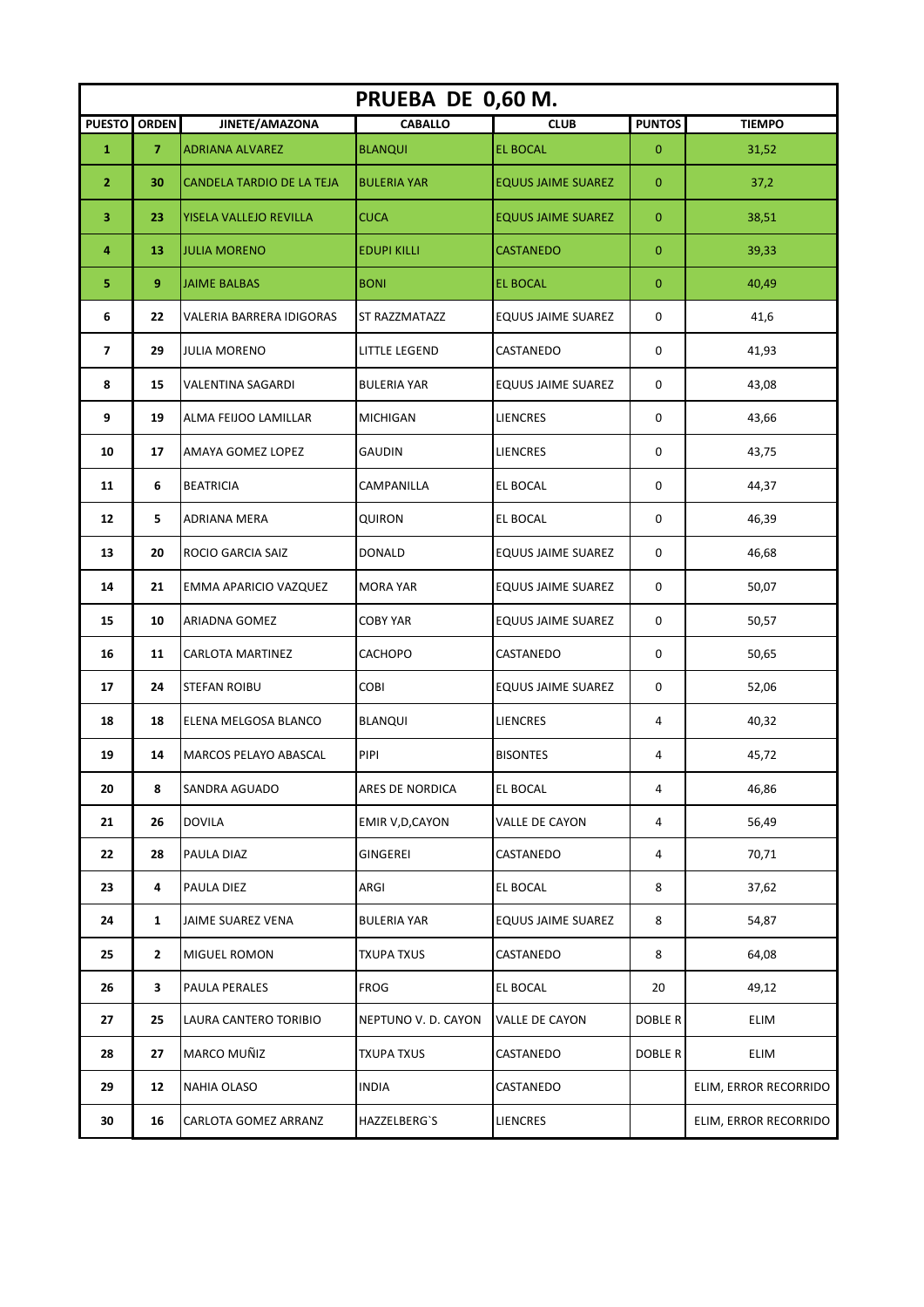| PRUEBA DE 0,80 M |                |                            |                        |                           |               |               |  |  |
|------------------|----------------|----------------------------|------------------------|---------------------------|---------------|---------------|--|--|
| <b>PUESTO</b>    | <b>ORDEN</b>   | JINETE/AMAZONA             | <b>CABALLO</b>         | <b>CLUB</b>               | <b>PUNTOS</b> | <b>TIEMPO</b> |  |  |
| $\mathbf{1}$     | 32             | CANDELA TARDIO DE LA TEJA  | CAMPODELAVERDAD DITO   | <b>EQUUS JAIME SUAREZ</b> | $\mathbf{0}$  | 37,01         |  |  |
| 2                | 27             | <b>JAIME SUAREZ VENA</b>   | <b>ALEX COMANCHE</b>   | <b>EQUUS JAIME SUAREZ</b> | 0             | 37,04         |  |  |
| 3                | 30             | ERIK VEGA DE LA TEJA       | UNE CHIPIE LOVE DE CE  | <b>EQUUS JAIME SUAREZ</b> | 0             | 37,76         |  |  |
| 4                | 28             | <b>ROCIO GARCIA SAIZ</b>   | <b>DORY DE BELUCHI</b> | <b>EQUUS JAIME SUAREZ</b> | 0             | 38,16         |  |  |
| 5                | 33             | <b>MANUEL GARCIA GOMEZ</b> | <b>DIEGO DA JULIE</b>  | <b>EQUUS JAIME SUAREZ</b> | 0             | 39,83         |  |  |
| 6                | 8              | CRISTINA COSSIO            | CHANEL                 | EL BOCAL                  | 0             | 40,19         |  |  |
| 7                | 1              | JAIME SUAREZ VENA          | <b>BULERIA YAR</b>     | <b>EQUUS JAIME SUAREZ</b> | 0             | 40,34         |  |  |
| 8                | 13             | <b>JULIA MORENO</b>        | LITTLE                 | CASTANEDO                 | 0             | 40,36         |  |  |
| 9                | $\overline{7}$ | <b>JAIME BALBAS</b>        | <b>BONI</b>            | EL BOCAL                  | 0             | 41,93         |  |  |
| 10               | 15             | JAVIER CARABAZA LUELMO     | PIPI                   | <b>BISONTES</b>           | 0             | 44,37         |  |  |
| 11               | 22             | LAURA CANTERO TORIBIO      | CABRIOLA V.D. CAYON    | VALLE DE CAYON            | 0             | 46,09         |  |  |
| 12               | 34             | <b>MARA ROIBU</b>          | <b>REISHA</b>          | EQUUS JAIME SUAREZ        | 0             | 46,43         |  |  |
| 13               | 10             | ALIA GONZALEZ ALLENDE      | <b>INFANTA</b>         | ANA MARIA SALCEDO         | 0             | 47,78         |  |  |
| 14               | 6              | SANDRA AGUADO              | ARES DE NORDICA        | EL BOCAL                  | 0             | 47,8          |  |  |
| 15               | 3              | <b>ESTEFAN ROIBU</b>       | <b>COBY YAR</b>        | <b>EQUUS JAIME SUAREZ</b> | 0             | 51,32         |  |  |
| 16               | 25             | <b>JOSE RAMON REVILLA</b>  | OLIMON Z               | DIAZ CUERO                | 0             | 54,13         |  |  |
| 17               | 23             | ELENA SAGREDO              | HORUS V.D. CAYON       | VALLE DE CAYON            | 0             | 54,37         |  |  |
| 18               | 9              | PAULA CUE PUENTE           | <b>JALEO ZP</b>        | PAULA CUE                 | 0             | 57,75         |  |  |
| 19               | 5              | ADRIANA ALVAREZ            | <b>BLANQUI</b>         | EL BOCAL                  | 4             | 38,51         |  |  |
| 20               | 19             | AMAYA GOMEZ LOPEZ          | GAUDIN                 | <b>LIENCRES</b>           | 4             | 46,75         |  |  |
| 21               | 24             | <b>DOVILA</b>              | EMIR V.D.CAYON         | VALLE DE CAYON            | 4             | 49,29         |  |  |
| 22               | 2              | EMMA APARICIO VAZQUEZ      | <b>MORA YAR</b>        | <b>EQUUS JAIME SUAREZ</b> | 4             | 49,54         |  |  |
| 23               | 12             | ANA MARIA SALCEDO LOPEZ    | ATILA                  | ANA MARIA SALCEDO         | 4             | 50,81         |  |  |
| 24               | 21             | YAHVE BALBOA GARCIA        | AMONET V.D.CAYON       | VALLE DE CAYON            | 4             | 56,2          |  |  |
| 25               | 18             | CARLOTA GOMEZ ARRANZ       | HAZZELBERG'S           | LIENCRES                  | 4             | 60,07         |  |  |
| 26               | 37             | JULIA MORENO               | EDUPI KILLI            | CASTANEDO                 | 8             | 46,59         |  |  |
| 27               | 17             | ELENA MELGOSA              | BLANQUI                | LIENCRES                  | 8             | 48,08         |  |  |
| 28               | 29             | YISELA VALLEJO REVILLA     | TWISTER                | EQUUS JAIME SUAREZ        | 8             | 48,82         |  |  |
| 29               | 4              | ADRIANA MERA               | QUIRON                 | EL BOCAL                  | 8             | 61,54         |  |  |
| 30               | 14             | NAHIA OLASO                | <b>INDIA</b>           | CASTANEDO                 | 8             | 64,96         |  |  |
| 31               | 39             | PABLO PEDROSA              | BAMBALINAS             | PEDROSA                   | 9             | 77,17         |  |  |
| 32               | 26             | LUCIA SAN MARTIN SETIEN    | LLUVIA                 | EQUUS JAIME SUAREZ        | 16            | 58,34         |  |  |
| 33               | 20             | LIDIA RUIZ SANTAMARIA      | PROMESA                | LIENCRES                  | CAIDA         | <b>ELIM</b>   |  |  |
| 34               | 31             | VALENTINA SAGARDI DIEZ     | MIMI ME MALIBU         | EQUUS JAIME SUAREZ        | CAIDA         | ELIM          |  |  |
| 35               | 11             | LETICIA SANTANDER SAINZ    | LLUVIA                 | ANA MARIA SALCEDO         | DOBLE R       | <b>ELIM</b>   |  |  |
| 36               | 16             | NURIA BRAVO VECI           | FIAMA                  | <b>BISONTES</b>           | DOBLE R       | ELIM          |  |  |
| 37               | 38             | MIGUEL ROMON               | TXUPA TXUS             | CASTANEDO                 | DOBLE R       | <b>ELIM</b>   |  |  |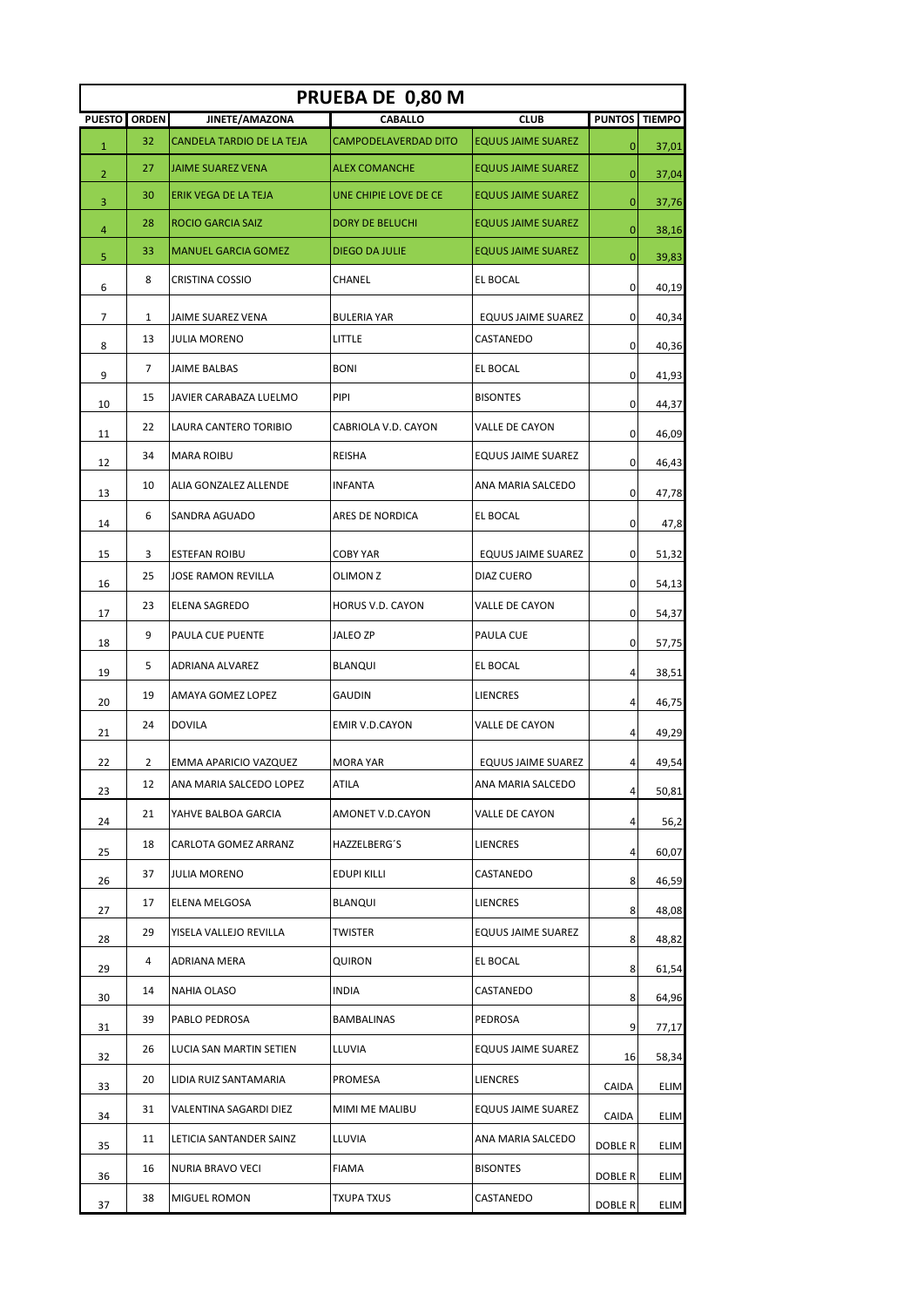|                | PRUEBA DE 1,00 M        |                              |                         |                           |                |               |  |  |  |
|----------------|-------------------------|------------------------------|-------------------------|---------------------------|----------------|---------------|--|--|--|
| <b>PUESTO</b>  | <b>ORDEN</b>            | JINETE/AMAZONA               | <b>CABALLO</b>          | <b>CLUB</b>               | <b>PUNTOS</b>  | <b>TIEMPO</b> |  |  |  |
| $\mathbf{1}$   | 11                      | <b>IVAN ALONSO MARTINI</b>   | <b>VIUDES 56</b>        | <b>LIENCRES</b>           | 0              | 43,22         |  |  |  |
| $\overline{2}$ | 21                      | <b>MARA ROIBU</b>            | <b>JICA DEL AMOR</b>    | <b>EQUUS JAIME SUAREZ</b> | $\overline{0}$ | 44,18         |  |  |  |
| 3              | $\overline{2}$          | <b>LUCIA GONZALEZ</b>        | <b>PERLA</b>            | <b>EL BOCAL</b>           | 0              | 44,64         |  |  |  |
| 4              | 17                      | <b>VALENTINA SUAREZ VENA</b> | <b>CALCETINES</b>       | <b>EQUUS JAIME SUAREZ</b> | 10             | 46,05         |  |  |  |
| 5              | 18                      | LIDIA FERNANDEZ SOLAR        | <b>FUNNY</b>            | <b>EQUUS JAIME SUAREZ</b> | 10             | 46,59         |  |  |  |
| 6              | 12                      | LUIS YLLERA LAND             | <b>BABIECA</b>          | <b>LIENCRES</b>           | 0              | 48,06         |  |  |  |
| 7              | 22                      | LAURA CASTILLO               | WILLY                   | PEDROSA                   | 0              | 56,39         |  |  |  |
| 8              | 10                      | MIKEL CELADA PARDO           | LOLO                    | R.I.F.                    | 0              | 57,63         |  |  |  |
| 9              | $\overline{\mathbf{3}}$ | <b>SARA VICENTE</b>          | <b>CHEROKE</b>          | EL BOCAL                  | 4              | 42,14         |  |  |  |
| 10             | 20                      | ADRIANA GONZALEZ GONZALEZ    | GANGA                   | <b>EQUUS JAIME SUAREZ</b> | 4              | 45,5          |  |  |  |
| 11             | 6                       | <b>MAIDER CARRION</b>        | <b>EPISODE Z</b>        | CASTANEDO                 | 4              | 49,72         |  |  |  |
| 12             | 14                      | ANDREA TELLERIA              | TERESITA V.D. CAYON     | VALLE DE CAYON            | 4              | 50,1          |  |  |  |
| 13             | 13                      | <b>TOMAS YLLERA LAND</b>     | <b>GEISHA</b>           | <b>LIENCRES</b>           | 4              | 53,36         |  |  |  |
| 14             | 19                      | ROCIO GARCIA SAIZ            | RENO LUISIANA           | <b>EQUUS JAIME SUAREZ</b> | 8              | 45,26         |  |  |  |
| 15             | 8                       | YAIZA RODICIO                | <b>HUAPO</b>            | CASTANEDO                 | 8              | 45,7          |  |  |  |
| 16             | 23                      | PABLO PEDROSA                | <b>BLACKY</b>           | PEDROSA                   | 10             | 70,36         |  |  |  |
| 17             | 7                       | PAULA DIAZ                   | <b>CACHOPO</b>          | CASTANEDO                 | 12             | 48,01         |  |  |  |
| 18             | 16                      | ELENA SAGREDO                | <b>HORUS V.D. CAYON</b> | <b>VALLE DE CAYON</b>     | 12             | 56,29         |  |  |  |
| 19             | 4                       | SANDRA AGUADO                | ARES DE NORDICA         | <b>EL BOCAL</b>           | 20             | 62,53         |  |  |  |
| 20             | 15                      | YAHVE BALBOA GARCIA          | AMONET V.D. CAYON       | VALLE DE CAYON            | 33             | 77,58         |  |  |  |
| 21             | $\mathbf{1}$            | <b>CRISTINA COSSIO</b>       | <b>CHANEL</b>           | EL BOCAL                  | DOBLE R        | <b>ELIM</b>   |  |  |  |
| 22             | 5                       | <b>JAVIER CARABAZA</b>       | FIAMA                   | <b>BISONTES</b>           | DOBLE R        | <b>ELIM</b>   |  |  |  |
| 23             | 9                       | LUCIA ANTOLIN                | BAMBI DE ESCOJO         | R.I.F.                    | DOBLE R        | <b>ELIM</b>   |  |  |  |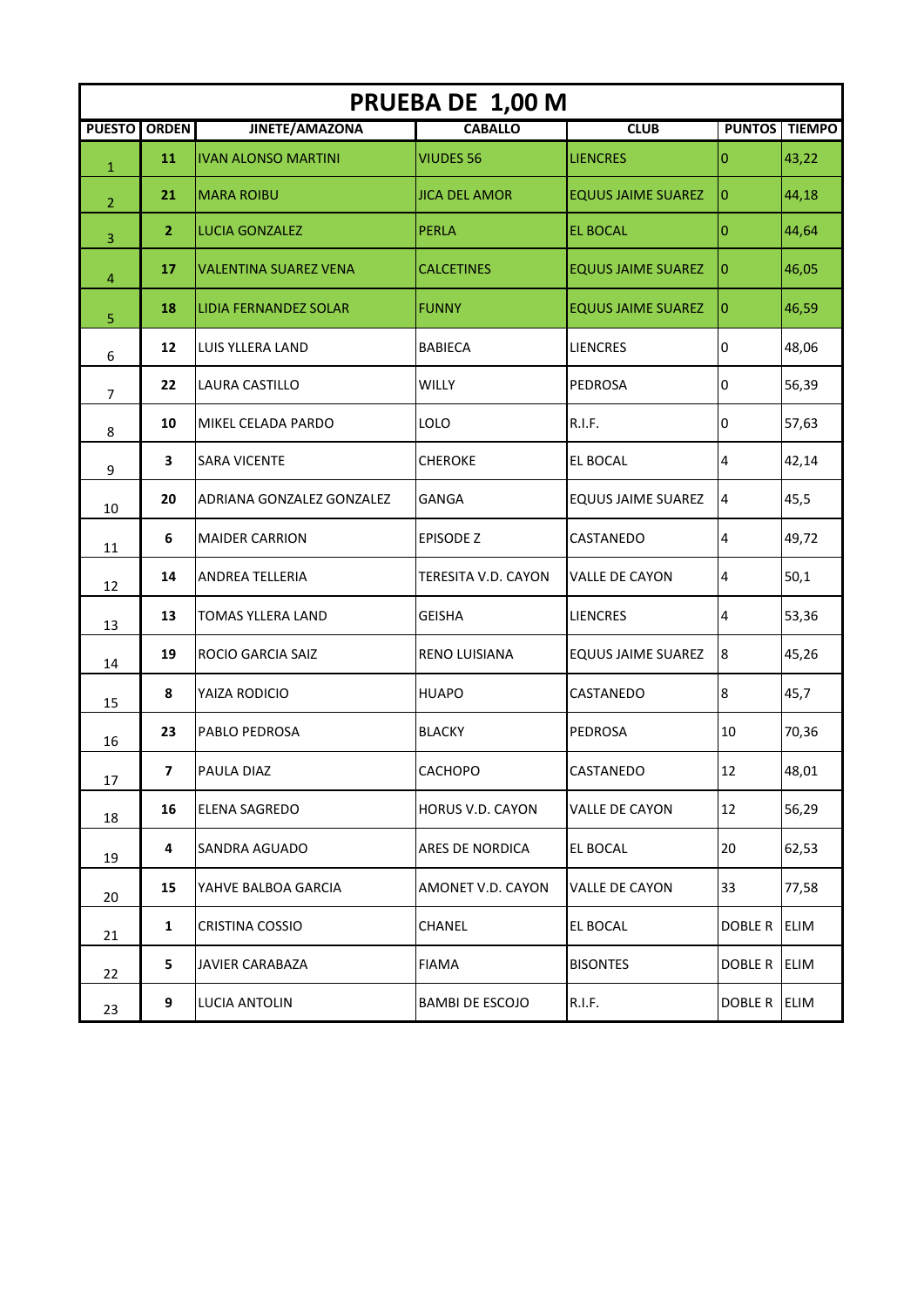|                | PRUEBA DE 1,10 M        |                            |                           |                           |               |               |  |  |  |
|----------------|-------------------------|----------------------------|---------------------------|---------------------------|---------------|---------------|--|--|--|
| <b>PUESTO</b>  | <b>ORDEN</b>            | JINETE/AMAZONA             | <b>CABALLO</b>            | <b>CLUB</b>               | <b>PUNTOS</b> | <b>TIEMPO</b> |  |  |  |
| 1              | 5                       | <b>TEO PELAYO ABASCAL</b>  | <b>CARECA DE RUYCO</b>    | <b>EQUUS JAIME SUAREZ</b> | $\Omega$      | 62,68         |  |  |  |
| $\overline{2}$ | 6                       | <b>MANUEL GARCIA GOMEZ</b> | <b>START OMELLETE</b>     | <b>EQUUS JAIME SUAREZ</b> | $\Omega$      | 64,77         |  |  |  |
| 3              | 4                       | <b>INES RODRIGUEZ PIRÓ</b> | <b>CALENSKY DC</b>        | <b>EQUUS JAIME SUAREZ</b> | $\Omega$      | 70,24         |  |  |  |
| $\overline{4}$ | $\overline{\mathbf{3}}$ | <b>TOMAS YLLERA LAND</b>   | <b>QUINOT</b>             | <b>ILIENCRES</b>          | 8             | 59,9          |  |  |  |
| 5              | $\mathbf{1}$            | <b>MIKEL CELADA</b>        | <b>LOLO</b>               | IR.I.F.                   | 12            | 77,41         |  |  |  |
| 6              | $\overline{2}$          | LUIS YLLERA LAND           | <b>MAKALU</b>             | <b>LIENCRES</b>           | 18            | 83,5          |  |  |  |
|                | $\overline{\mathbf{z}}$ | MIKEL CELAYA PARDO         | <b>MARVA VAN VENNEHOF</b> | R.I.F.                    |               | <b>ELIM</b>   |  |  |  |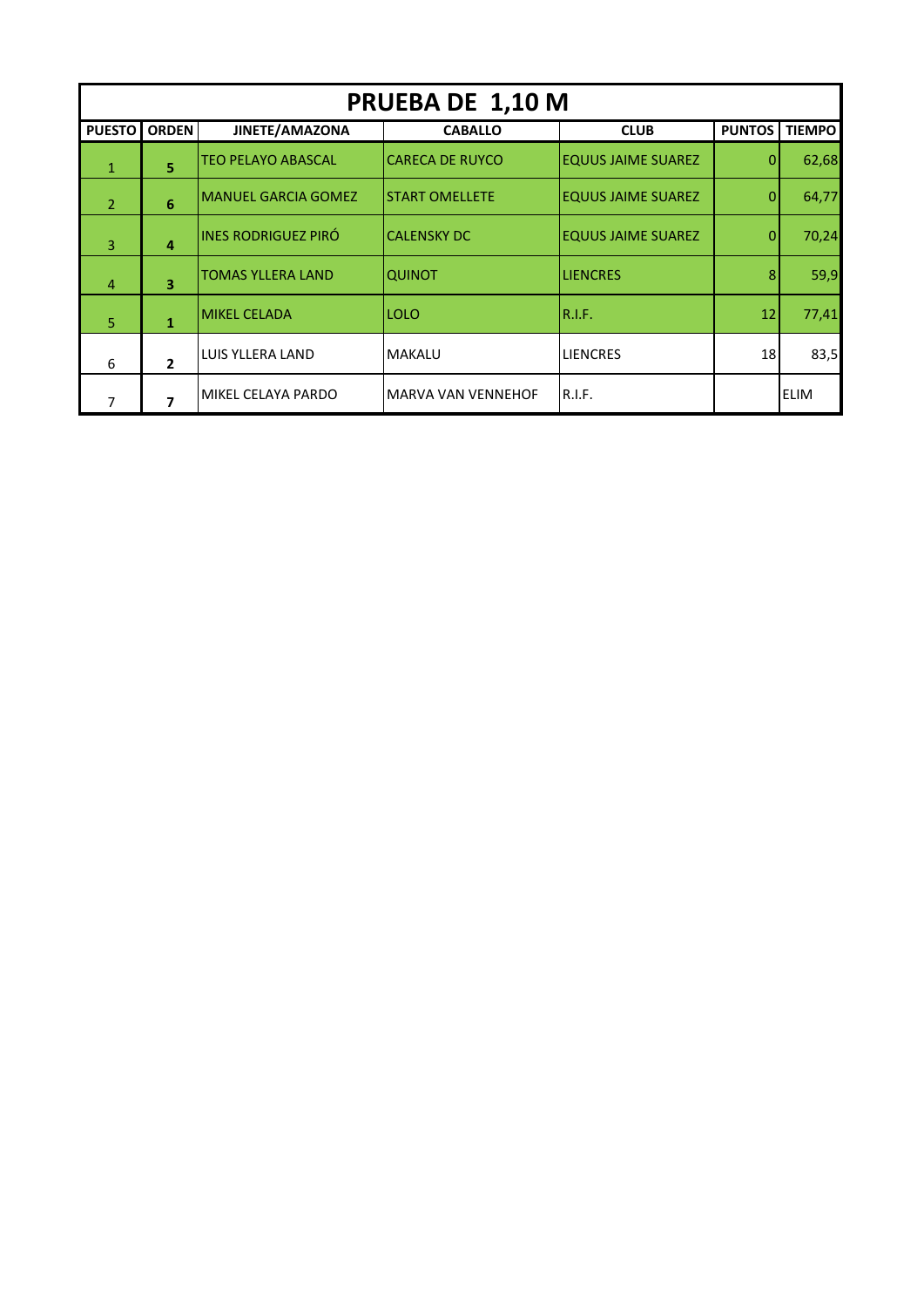| PRUEBA DE 1,20 M |                |                                 |                            |                           |                |               |  |  |
|------------------|----------------|---------------------------------|----------------------------|---------------------------|----------------|---------------|--|--|
| <b>PUESTO</b>    | <b>ORDEN</b>   | JINETE/AMAZONA                  | <b>CABALLO</b>             | <b>CLUB</b>               | <b>PUNTOS</b>  | <b>TIEMPO</b> |  |  |
| $\mathbf{1}$     | $\overline{2}$ | <b>ANGELA RODRIGUEZ ALVAREZ</b> | <b>ICHIVA DES AUCELS Z</b> | IR.I.F.                   |                | 73,1          |  |  |
| $\overline{2}$   | 6              | <b>PABLO PEDROSA</b>            | IMAESTRO                   | <b>PEDROSA</b>            | 14             | 69,18         |  |  |
| 3                | $\overline{a}$ | <b>MARINA PEREZ LAVIN</b>       | <b>BRUJA DE LLAMOSAS</b>   | <b>EQUUS JAIME SUAREZ</b> | 14             | 69,95         |  |  |
| $\overline{4}$   | 3              | LIDIA FERNANDEZ SOLAR           | lfunny                     | <b>EQUUS JAIME SUAREZ</b> | I5             | 81,61         |  |  |
| 5                | 5              | <b>TOMAS YLLERA LAND</b>        | ΙαυιΝοτ                    | <b>LIENCRES</b>           | 12             | 76,21         |  |  |
| 6                |                | <b>MARIA TERAN</b>              | <b>BERKALO</b>             | EL BOCAL                  | <b>DOBLE R</b> | <b>ELIM</b>   |  |  |